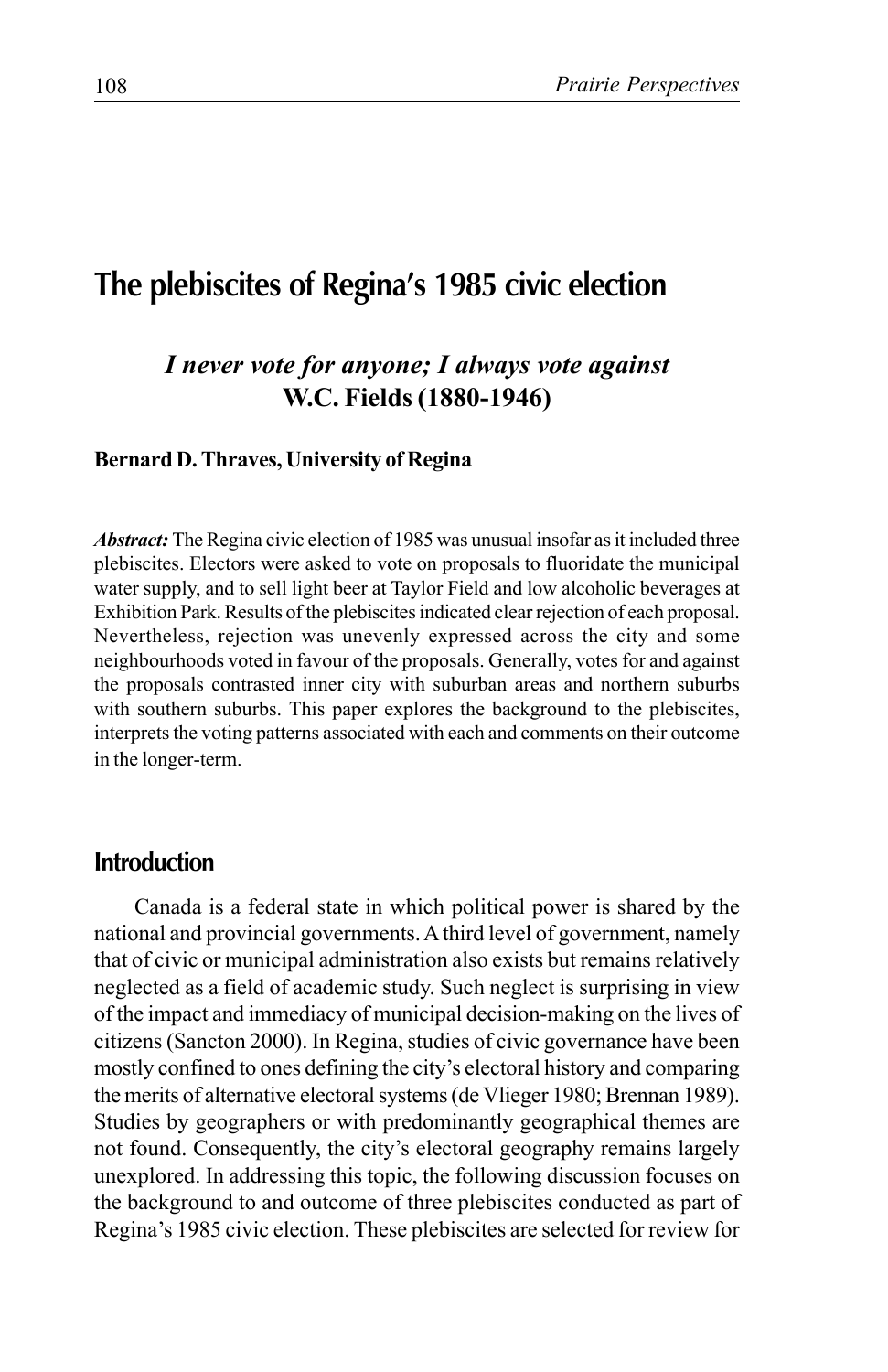two reasons. First they focus on selected issues in public health and safety and, second, they were conducted at the same moment in time and thus the 'mood of the electorate' can be viewed as neutral when drawing comparisons between the plebiscites.

### **The Plebiscites**

In 1985, Regina's electorate was asked to vote on two bylaws and one question. Bylaw 8034 proposed fluoridation of Regina's municipal water supply. If the majority of voters voted in favour of the Bylaw, City Council would proceed with final passage of the same within four weeks of the election. A second bylaw, Bylaw 8081, sought approval for the City to apply for a license to sell light beer at Canadian Football League (CFL) games at Taylor Field, home of the Saskatchewan Roughrider Football Club. In this case the result of the plebiscite would not be binding. Instead, if the majority of voters voted in favour of the Bylaw, City Council could choose to pass the Bylaw at its discretion. The third proposal was presented as a question rather than a bylaw, but it also concerned the sale of alcohol and was similarly framed. It asked electors whether they were in favour of the sale of low alcoholic beverages at Exhibition Park during sporting events attended primarily by adults. Again, a vote in favour of the question would not be binding on City Council.

#### **Data and methods:**

The background to the plebiscites was established through a search of City Council records for 1985 and from examination of feature articles, editorials and letters to the editor appearing in *The Leader Post* in the one month preceding and one week following the election. On Election Day, October 23 1985, polling took place in 113 polls spaced across ten wards and in 26 special polls located in hospitals, care facilities and retirement homes. In addition, the votes from an advance poll were allocated at the ward level. Approximately 50% of 113,721 persons on the voter list recorded eligible votes. Results of polling were obtained from City of Regina Archives and are summarized in Table 1. A base map showing poll boundaries was provided by the same source. This was digitized and used in presenting poll-by-poll results for each plebiscite. The following interpretation of the plebiscites and their long-term outcome is guided by informal interviews conducted with city councillors, primary stakeholders and leaders of advocacy groups associated with the plebiscites where these could be identified. The discussion is necessarily speculative in places. Privacy of the ballot box plus the absence of exit polls and the records of formal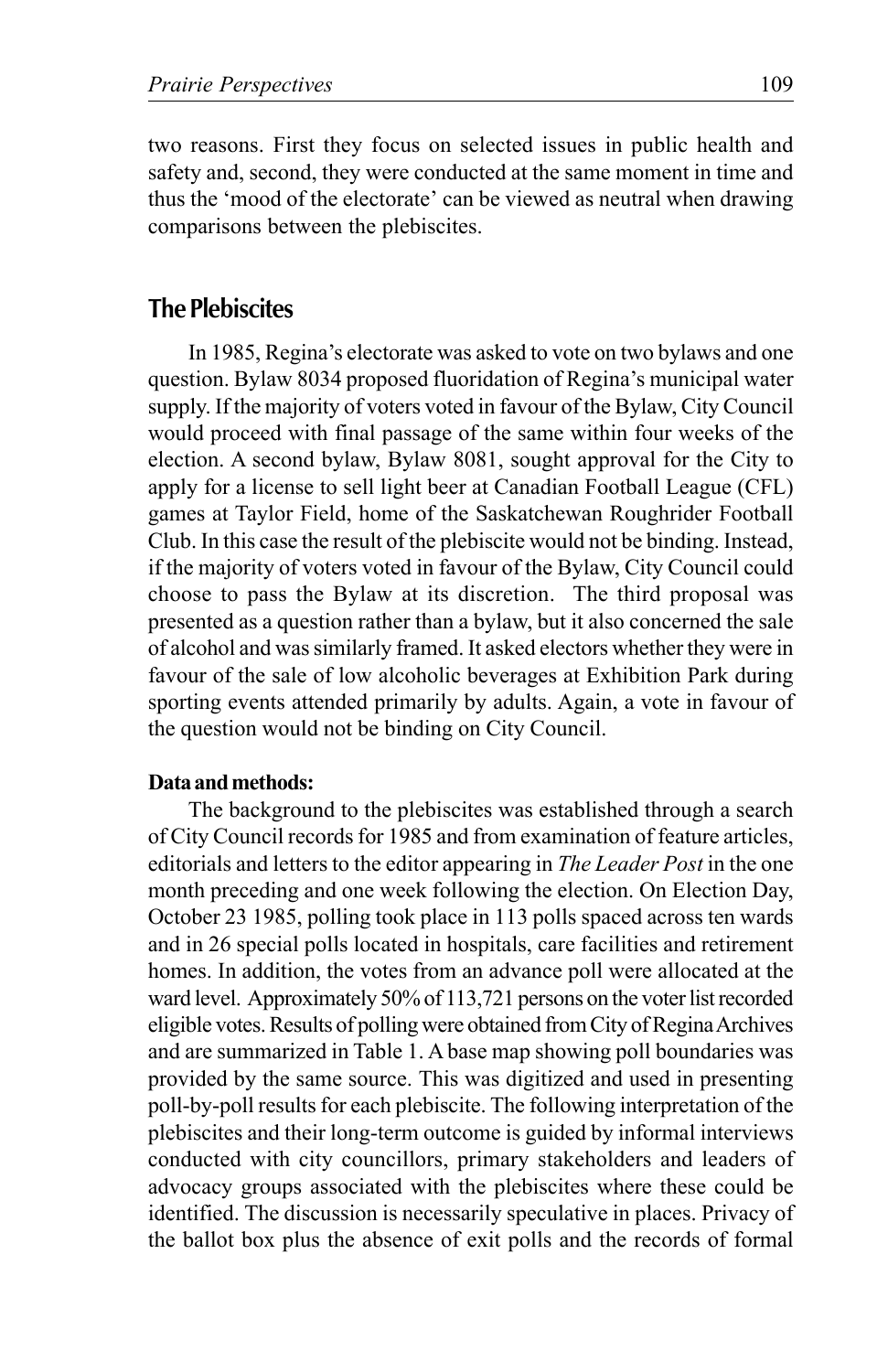|              | Number and proportion of votes cast for and against             |            |                                                       |            |                                                          |            |
|--------------|-----------------------------------------------------------------|------------|-------------------------------------------------------|------------|----------------------------------------------------------|------------|
| Poll type    | Fluoridation of<br>the municipal<br>water suppy<br>(Bylaw 8034) |            | Sale of light beer<br>at Taylor Field<br>(Bylaw 8081) |            | Sale of low<br>alcoholic beverages<br>at Exhibition Park |            |
|              | Yes                                                             | No         | Yes                                                   | No         | Yes                                                      | No         |
| Advance      | 583                                                             | 619        | 390                                                   | 798        | 415                                                      | 799        |
|              | $(48.5\%)$                                                      | $(51.5\%)$ | $(32.8\%)$                                            | $(67.2\%)$ | $(34.2\%)$                                               | $(65.8\%)$ |
|              |                                                                 |            |                                                       |            |                                                          |            |
| Special      | 490                                                             | 1,012      | 288                                                   | 1,104      | 353                                                      | 1,270      |
|              | (32.6%)                                                         | $(67.4\%)$ | (20.7%)                                               | $(79.3\%)$ | (21.7%)                                                  | $(78.3\%)$ |
| Election day | 24,558                                                          | 29,895     | 21,526                                                | 31,881     | 22,155                                                   | 32,918     |
|              | $(45.1\%)$                                                      | $(54.9\%)$ | $(40.3\%)$                                            | (59.7%)    | $(40.2\%)$                                               | $(59.8\%)$ |
| Total        | 25,631                                                          | 31,526     | 22,204                                                | 33,783     | 22,923                                                   | 34,987     |
|              | $(44.8\%)$                                                      | $(55.2\%)$ | (39.7%)                                               | $(60.3\%)$ | $(39.6\%)$                                               | (60.4%)    |

#### *Table 1: Results of plebiscites by poll type.*

Source: City of Regina Archives

political parties makes questions pertaining to voting behaviour difficult, if not impossible, to answer with complete certainty.

### **Fluoridation of the Water Supply**

Great controversy surrounds the issue of fluoridation of public water supplies. Proponents of fluoridation point to its beneficial effects on dental health, and especially on the dental health of children (Health Canada 2002). They argue that community fluoridation is safe, inexpensive, practical and effective. In Canada, endorsement of this view is expressed by the Canadian Public Health Association, the Canadian Medical Association, the Canadian Dental Association, and in Saskatchewan, by Saskatchewan Health (SaskHealth 2003). Opponents of fluoridation point to its association with a long list of health risks including dental fluorosis, skeletal fluorosis, thyroid problems, immune disorders, heart disease, various cancers and infertility (Groves 2001). In addition, some opponents argue that fluoridation is undemocratic and violates basic human rights and specifically the Canadian Charter of Rights and Freedoms (Graham and Morin 1999; Millership 2001). The purpose of the current discussion is not to pronounce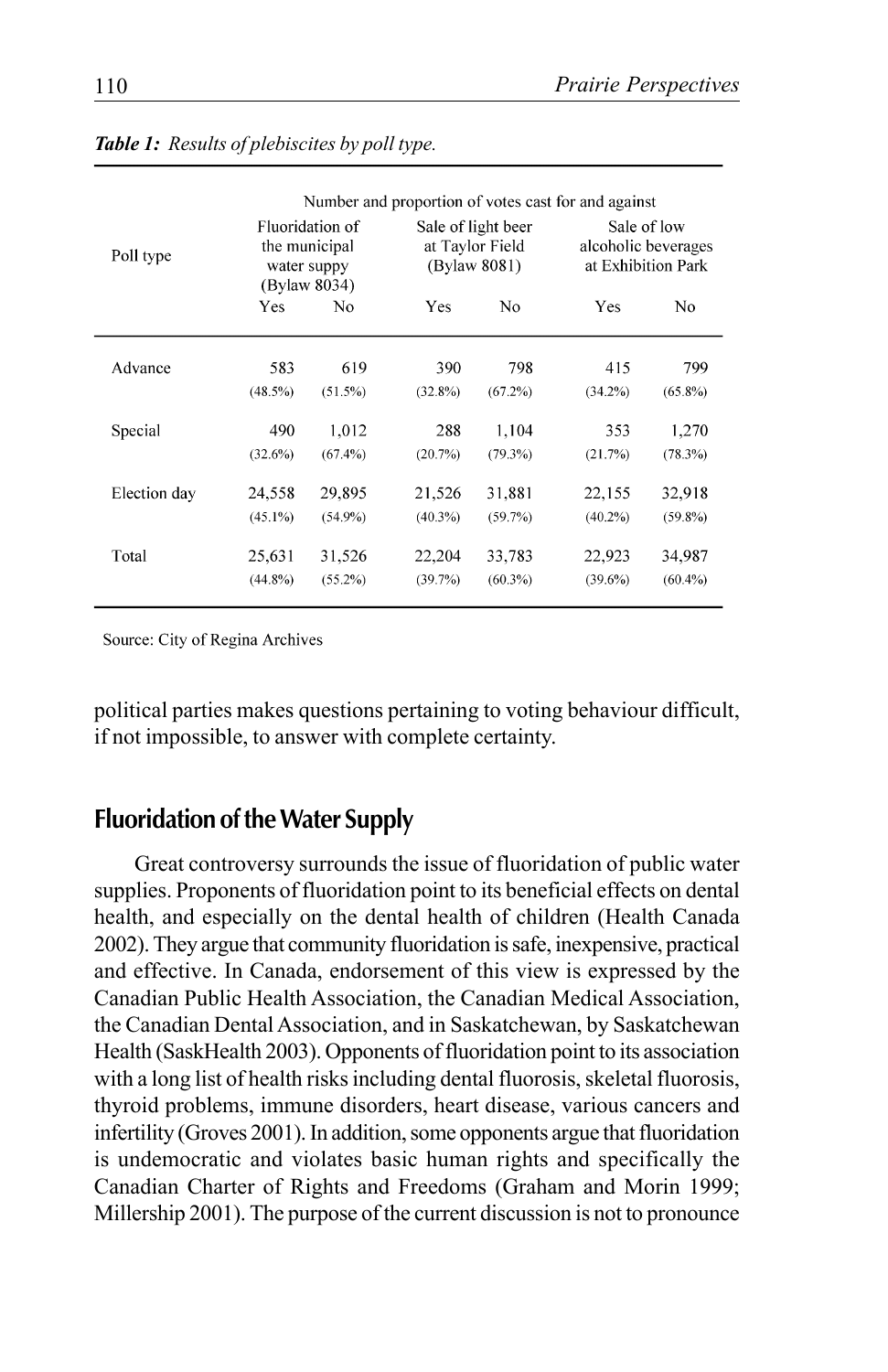on the relative merits of these arguments, but rather to describe the context of the 1985 plebiscite and to interpret the voting patterns it produced.

The 1985 plebiscite was not the first time Reginans had been asked to vote on fluoridation. In 1954, a plebiscite on fluoridation was defeated quite decisively with 59.6% of voters voting against the proposal. Despite this, a similar question was put before the electorate in 1958. This time the margin between those voting 'no' (51.3%) and 'yes' (48.7%) was quite narrow. The closeness of this vote provided support for a further plebiscite in 1965. This too was defeated with 57.9% of voters voting against the proposal. In April 1985, Regina Citizens for Fluoridation (RCFF) presented a petition to City Council requesting that a bylaw be submitted to electors. As the petition contained 6,825 valid signatures it fulfilled the 5% requirement of the Urban Municipality Act and was accepted by Council in anticipation of a plebiscite being included in the October election (Regina City Council 1985a).<sup>1</sup>

Introduction of the petition caused heated debate. First, the Pure Water Association of Canada (PWAC) and the Regina Council of Women (RCW) objected to what they considered was obscure and misleading wording of the proposed bylaw (Regina City Council 1985b, 1985c, 1985d). Specifically, the bylaw proposed:

That the fluoride ion content of water supplied to the residents of Regina by the Corporation of the City of Regina shall be adjusted to a level between 0.8 mg/l (milligrams per litre) and 1.2 mg/l (milligrams per litre).

Objection focused on the word 'adjusted' when in reality an 'increase' was being proposed, and on the use of metric units and scientific terminology. Still greater controversy attended City Council's decision to grant \$28,451 to the City's Health and Public Affairs Departments to provide the public with 'information and education about fluoridation.' The PWAC, RCW and others claimed that the 'information' provided by the Departments was biased in that it presented only arguments in favour of fluoridation (Regina City Council 1985c, 1985d). Amidst accusations of misspending of public funds and undemocratic behaviour they called for a balanced presentation of the arguments and/or financial support for groups opposing fluoridation. In reply, the City's Board of Health and Social Planning argued that no funds would be used to "support any citizens group, pro or anti" and recommended to City Council that the public education program should proceed (Regina City Council 1985e). Undaunted, the PWAC asked City Council to rescind the motion granting funds to the Health and Public Affairs Departments, and should it fail to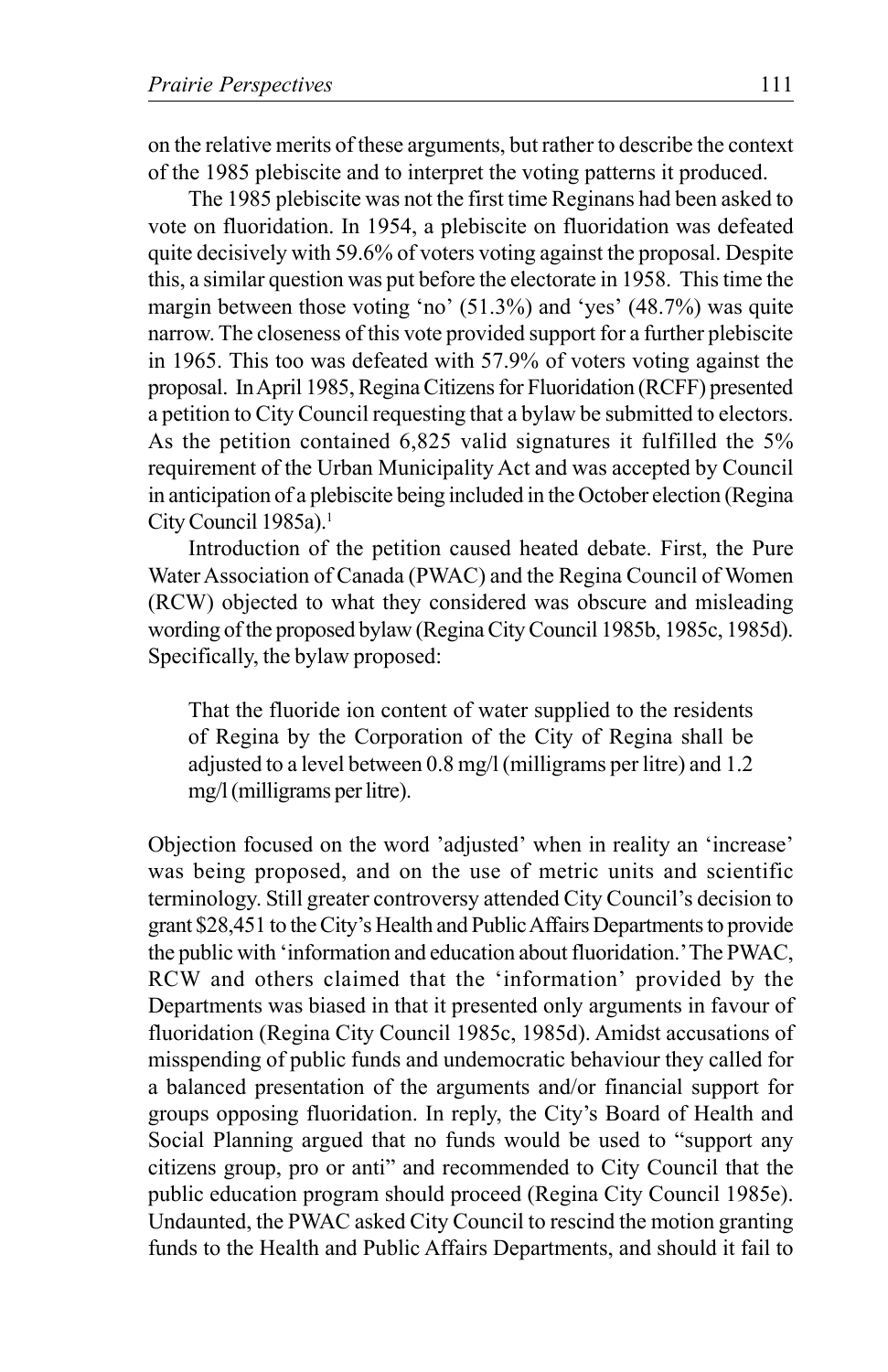do this, that it grant the PWAC a similar amount (Regina City Council 1985f).<sup>2</sup> Set against this highly charged background Regina's daily newspaper, *The Leader Post*, urged voters to settle the issue (*The Leader Post* 1985a). However, in a clear attempt to steer public opinion in favour of a 'yes' vote, the newspaper charged opponents of fluoridation with resorting to "scientifically unsubstantiated claims" and engaging in "excessive scaremongering."

In the lead up to the election the RCFF was backed by the Saskatchewan Dental Therapists Association and the Regina Health District. The RCFF mounted an extensive campaign which included information displays in four shopping malls, advertising on four large billboards at locations around the city, the printing and distribution of 60,000 fluoridation facts sheets, several television and radio presentations and an Election Day telephone canvass (Saskatchewan Archives Board no date).<sup>3</sup> The PWAC was supported by Mothers Against Fluoridation and Dr. Morris Schumiatcher, Saskatchewan's highest profile lawyer. Among other strategies, the PWAC invited renowned American biochemist Dr. John Yiamouyiannis to address a public meeting at the Saskatchewan Museum of Natural History (*The* Leader Post 1985b).<sup>4</sup> Pro and anti fluoridation supporters conducted a lively debate in the pages of *The Leader Post*. The RCFF ran a series of advertisements inviting the electorate to "Turn on to Fluoride!" and argued that millions of Canadians including the residents of Ottawa, Toronto and 57 Saskatchewan communities drank fluoridated water (*The Leader Post* 1985c). To counter this, the PWAC advised voters that fluoridation was forbidden in many European countries, and was not practiced in many of Canada's largest cities including Calgary, Montreal, Quebec City and Vancouver, or in the overwhelming majority of Saskatchewan communities (*The Leader Post* 1985d).

The two mayoral candidates, Larry Schneider and Henry Baker, aligned themselves with the opposing campaigns. As the incumbent mayor, Schneider gave low-key support to proponents of fluoridation. Baker, who had served as Regina's mayor from 1959-1970 and 1974-1979, was unapologetic in his opposition to fluoridation which he likened to the use of sodium fluoride to kill infestations of rats on farms in the 1930s (*The Leader Post* 1985e). Somewhat ironically, whilst Baker's opposition to fluoridation seemed to strike an accord with much of the electorate, on other issues his campaign had much less appeal and he was defeated decisively in his bid to regain the mayorship.<sup>5</sup>

Results of the plebiscite produced a clear if not overwhelming victory for the anti-fluoridation campaign with the size of the 'no' vote (55.2%) being similar to that recorded in 1965 (*The Leader Post* 1985f). Nevertheless, rejection of the proposal was not expressed evenly across all polls or in all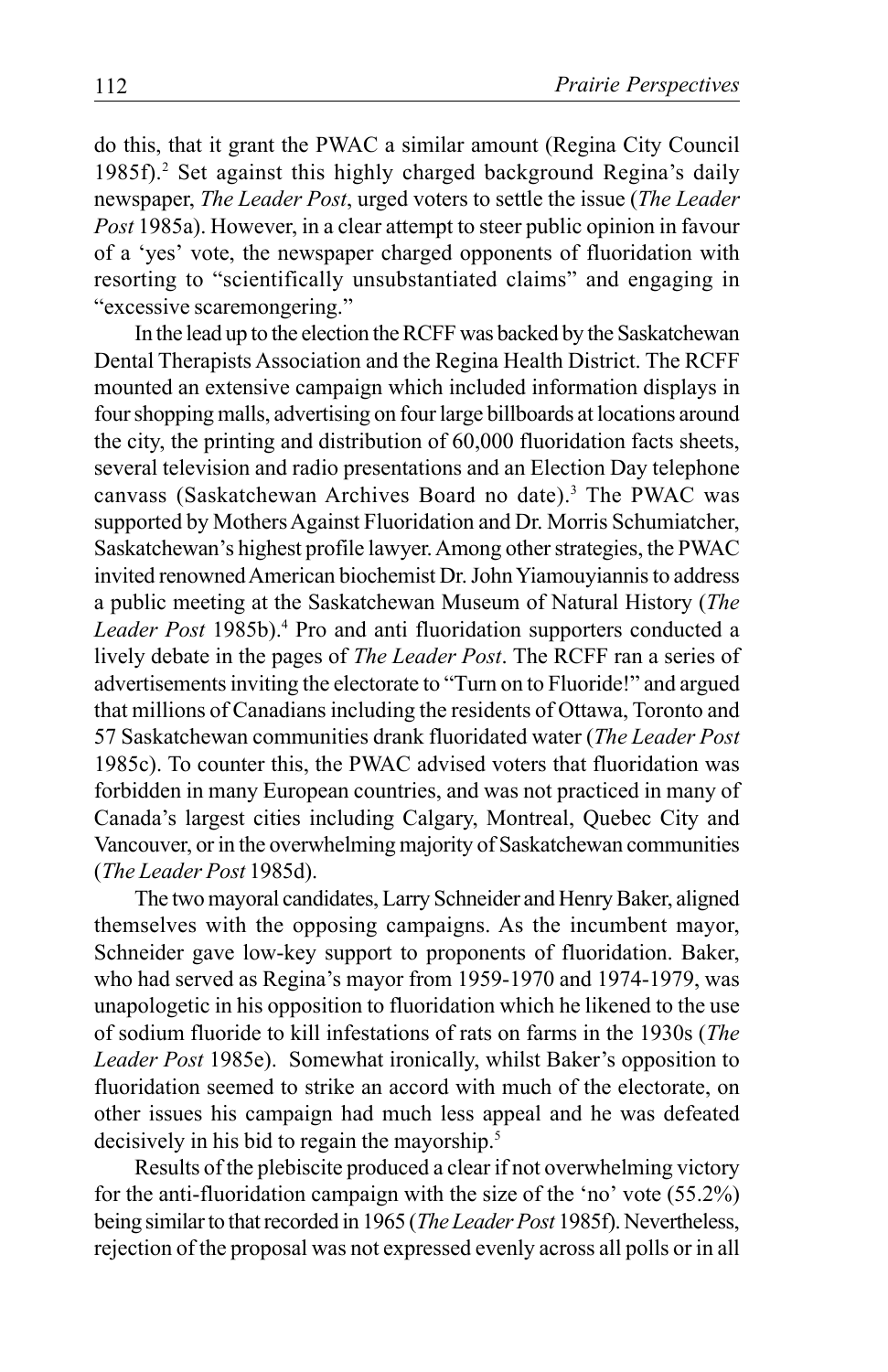

*Figure 1: Result of plebiscite on fluoridation of municipal water supply. (Source: City of Regina Archives)*

parts of the city. Greatest opposition (67.4%) was registered in the 26 special polls, 17 of which rejected the proposal. In total, the special polls accounted for 2.6% of voter turnout, but 3.2% of the 'no' vote. An obvious explanation for this phenomenon is not available. However, as most persons participating in special polls were elderly, it is tempting to attribute the large 'no' vote to the wisdom or conservatism that reputedly accompanies age, or to the possibility that dental health is not the most pressing health care priority of elderly persons. Results of the advance poll were more balanced with just over half (51.5%) voting against fluoridation. Presumably the two campaigns were able to muster approximately equal numbers of their most committed supporters. However, on Election Day itself the proposal was rejected by a clear majority (54.9%) of voters.

Despite the overall victory of the 'no' vote, fluoridation was rejected by a majority of voters in only 80 of the city's 113 electoral polls (Figure 1). This feature of the plebiscite reflected the greater spatial concentration of the 'yes' vote. On Election Day, half (50.7%) of the 'yes' vote was drawn from just 37 (32.7%) of 113 polls. Polls voting 'yes' were largely confined to suburban areas of the city and particularly to large parts of Wards 1 and 2 and smaller parts of Wards 4 and 9. Together these four wards accounted for 52.0% of the 'yes' vote. By and large voters in the inner city opposed fluoridation. The 'no' vote was particularly strong in Wards 6 and 7 where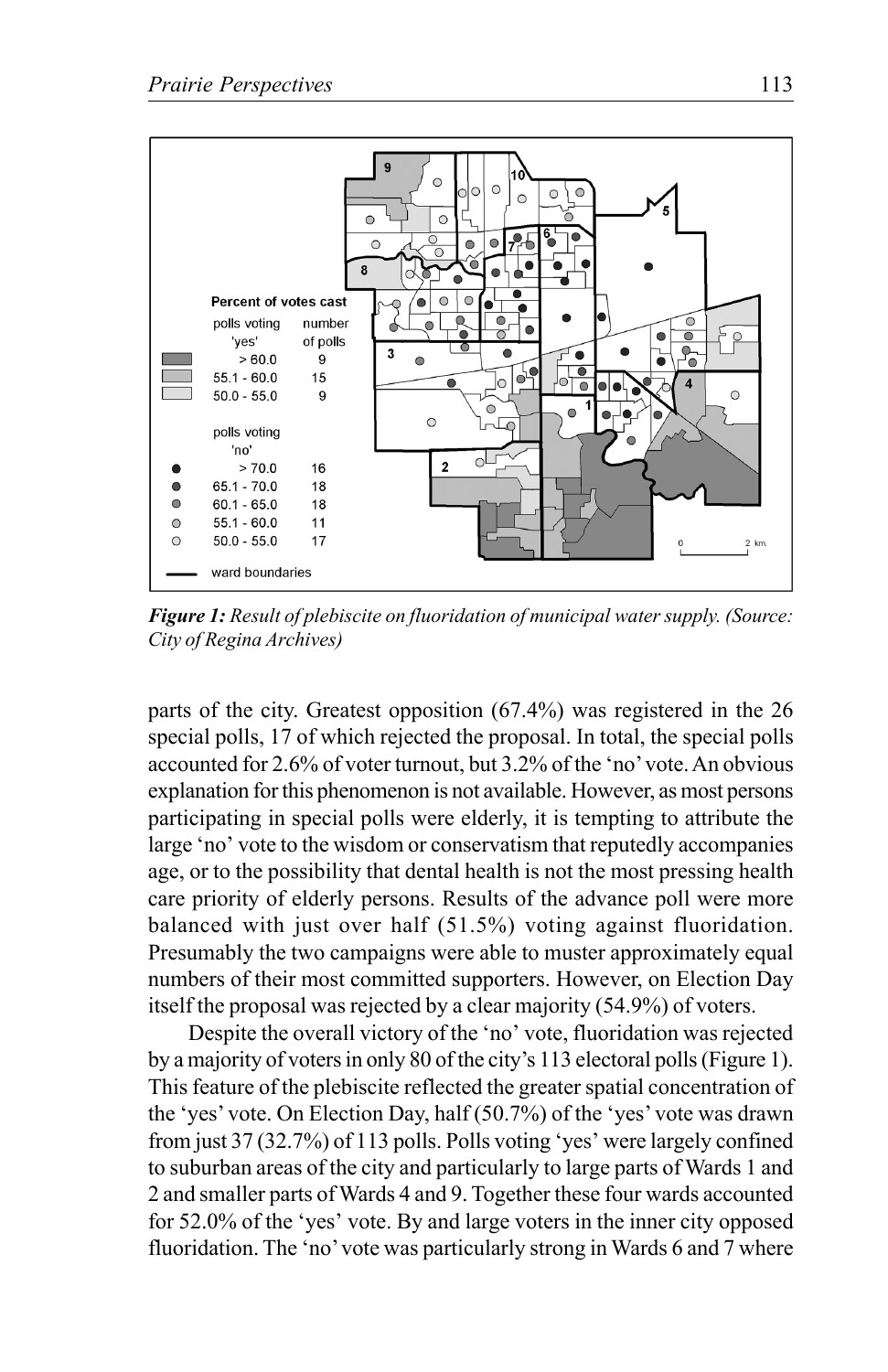

*Figure 2: Variation in child dependency ratios, 1986. (Source: Statistics Canada, 1988a)*

it exceeded 70% in nine of 22 polls. In the same wards only one poll voted in favour of fluoridation and did so by the narrowest of margins (50.2%).

Three factors are suggested to account for the voting pattern. Of these, the first recognizes that the greatest benefits of fluoridation are reputed to accrue to children. Thus, notwithstanding the initiatives of Mothers Against Fluoridation, it seems reasonable to assume that the strongest 'yes' vote would be registered in areas of the city with large numbers of children, and conversely, that the 'no' vote would peak in areas with relatively few children. However, dependency ratios for children aged 0-14 fail to support this view (Figure 2).<sup>6</sup> Specifically, areas (census tracts) with high dependency ratios in the northern and eastern suburbs generally opposed or offered weak support for fluoridation whilst areas with lower dependency ratios in the southern suburbs exhibited strong support. At best a weak positive correlation between support for fluoridation and child dependency is suggested. Unfortunately, differences in both the number and geometry of electoral polls (Figure 1) and census tracts (Figure 2) prevent measurement of a correlation statistic.7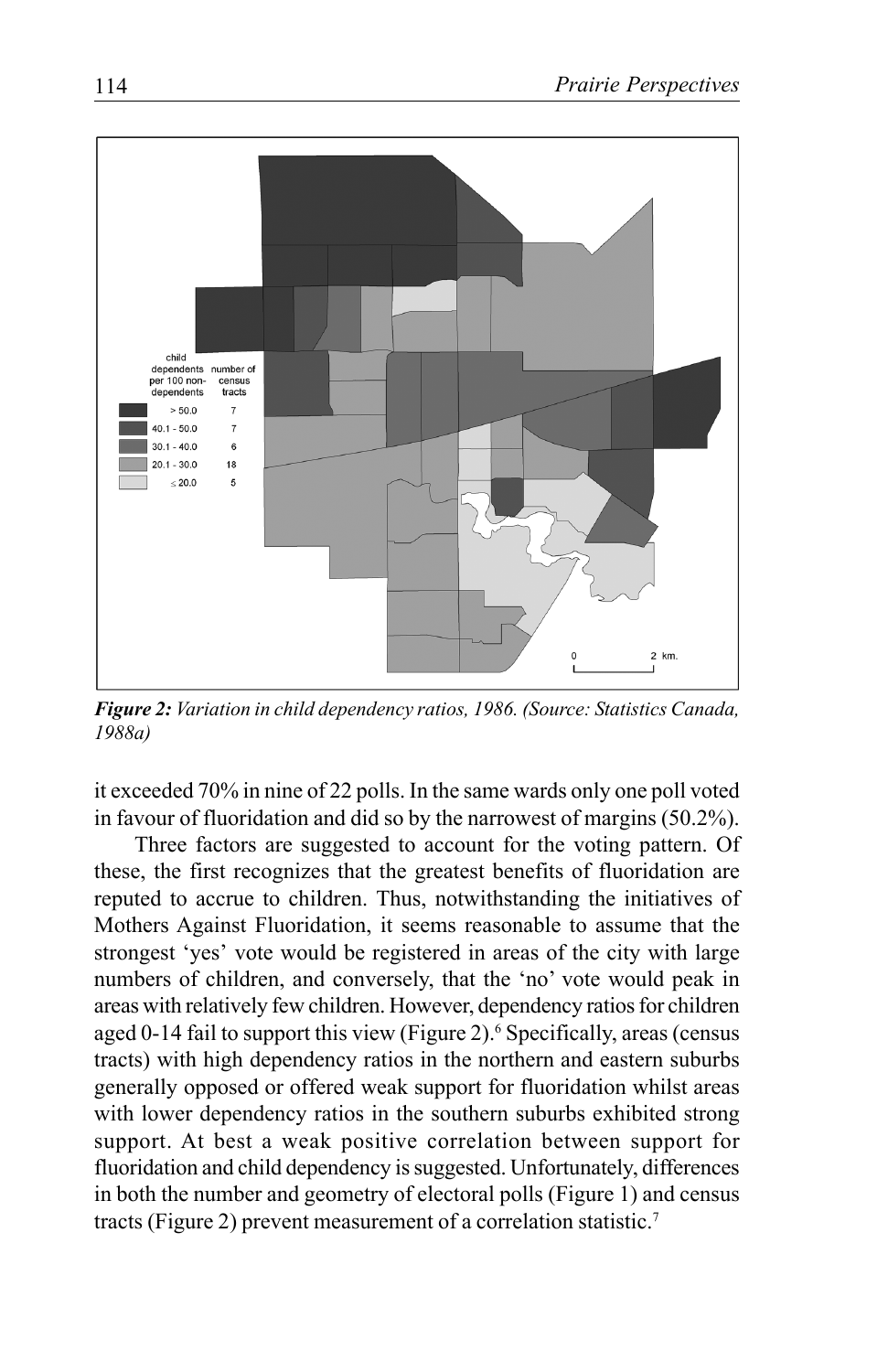

*Figure 3: Variation in population 15 years and over with some university level education, 1986. (Source: Statistics Canada, 1988b)*

A second explanation of the voting pattern is found in the educational status of Regina's population. Here the argument is made that the profluoridation campaign drew most of its support from persons with high educational status (Nelson 2004). In 1986, educational status exhibited distinct zonation (Figure 3). High educational status in the suburbs was contrasted with comparatively low educational status in most inner city neighbourhoods. In addition, educational status tended to be slightly higher in southern than in northern suburbs. Comparison of the distributions in Figures 1 and 3 seems to support the claim of profluoridation campaigners. Polls that voted 'yes' tend to match with census tracts showing high-educational status, and polls that voted 'no' match tracts with low-educational status. Again, a precise statement of the association is not possible as the different geographies of the polls and tracts preclude correlation analysis. Also, some caution is warranted in comparing the distributions. One cannot assume that all of the most educated voters in high-education tracts voted 'yes' and, conversely, that all of the least educated voters in low-education tracts voted 'no.' Despite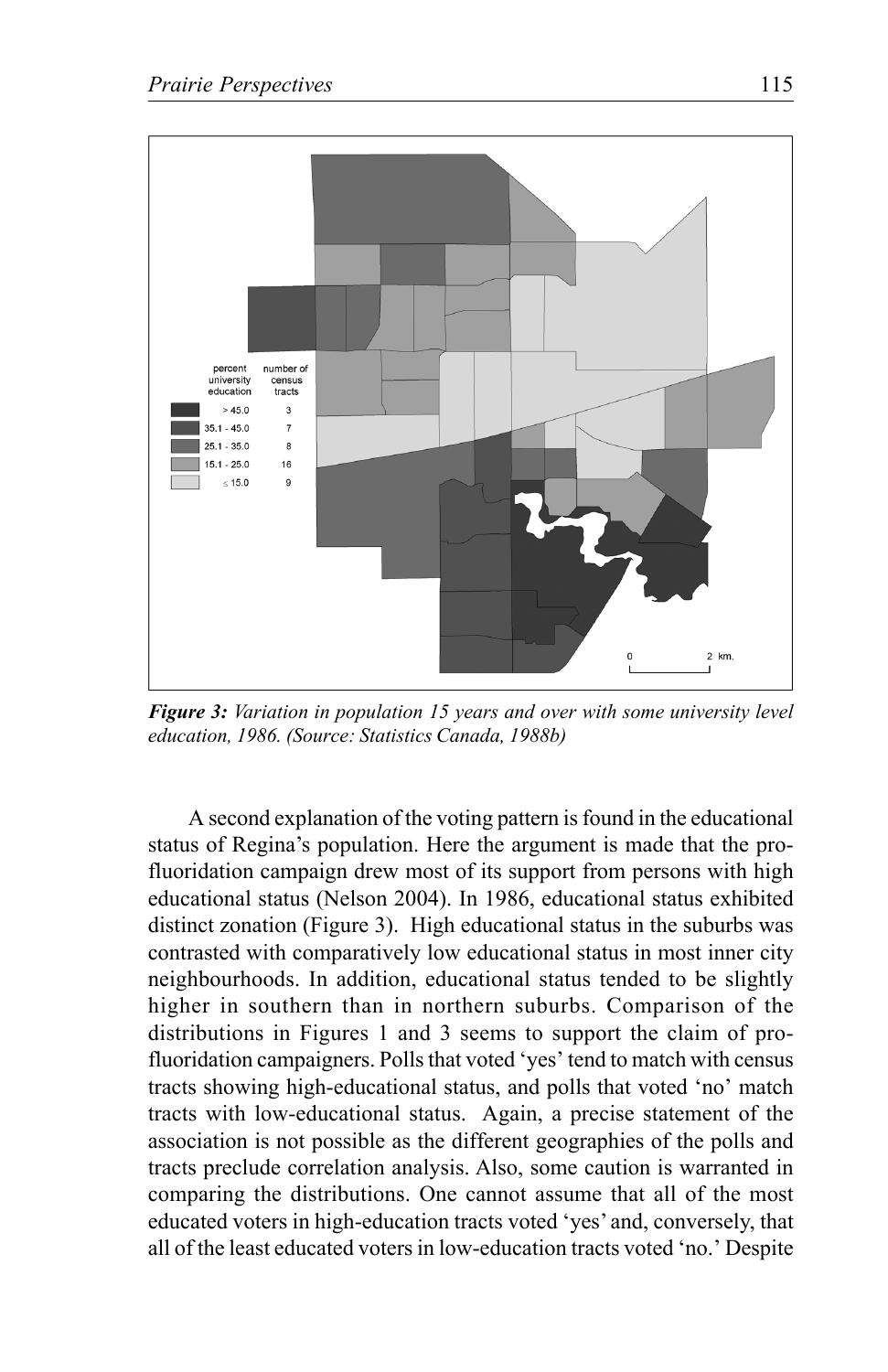this, the association between voting preferences and educational status seems strong and provides a credible explanation of the voting pattern. At the same time, this explanation is not meant to imply that a vote in favour of fluoridation represented a 'preferred' or 'correct' outcome to the plebiscite.

The third, and perhaps the most intriguing, explanation for the voting pattern is based on the nature of Regina's water supply and distribution system in the 1980s. In 1985, Regina's potable water was derived from two sources: Buffalo Pound, a large lake 55 km west-northwest of the city, supplied most of the city including the southern suburbs; local wells supplied the inner city and some neighbourhoods in the east of the city. Local well water was much harder than water from Buffalo Pound. It contained high levels of iron and manganese and, as drinking water, it was generally less desirable than water from Buffalo Pound where recent upgrading of the treatment plant had eliminated problems of odour and taste. Based on these conditions it is suggested that residents of areas receiving well water might have been less trusting of or willing to accept the addition of another chemical, namely sodium fluoride, to their water, and hence were more likely to vote 'no' (Calam 2005). Of course, the association between water source and voting preference may simply be coincidental.

#### **Long-term outcomes:**

Since 1985 the issue of fluoridating Regina's water supply has not returned to the forefront of the political arena. However, the issue has not disappeared completely. Opponents of fluoridation claim success in preventing the question of fluoridation being re-introduced during the 1997 civic election (Bryde 2004). Currently, approximately 50% of Saskatchewan's urban municipalities, including the cities of Saskatoon, Prince Albert, Moose Jaw and Swift Current, fluoridate their water. In 2002, the Regina Urban Environment Advisory Council noted that children in Moose Jaw had a lower incidence of tooth decay than children in Regina, and attributed this difference to fluoridation of Moose Jaw's water supply (RUEAC 2002). Although plebiscites on fluoridation have been defeated four times it is not inconceivable that a fifth plebiscite might be presented at some future date.<sup>9</sup> Irrespective of the merits of arguments for and against fluoridation, a plebiscite might be justified simply on the grounds that it is already 20 years since the last one. Since 1985 the composition of Regina's electorate has changed considerably as part of wider changes in the city's social geography and demographic structure. Arguably, a decision made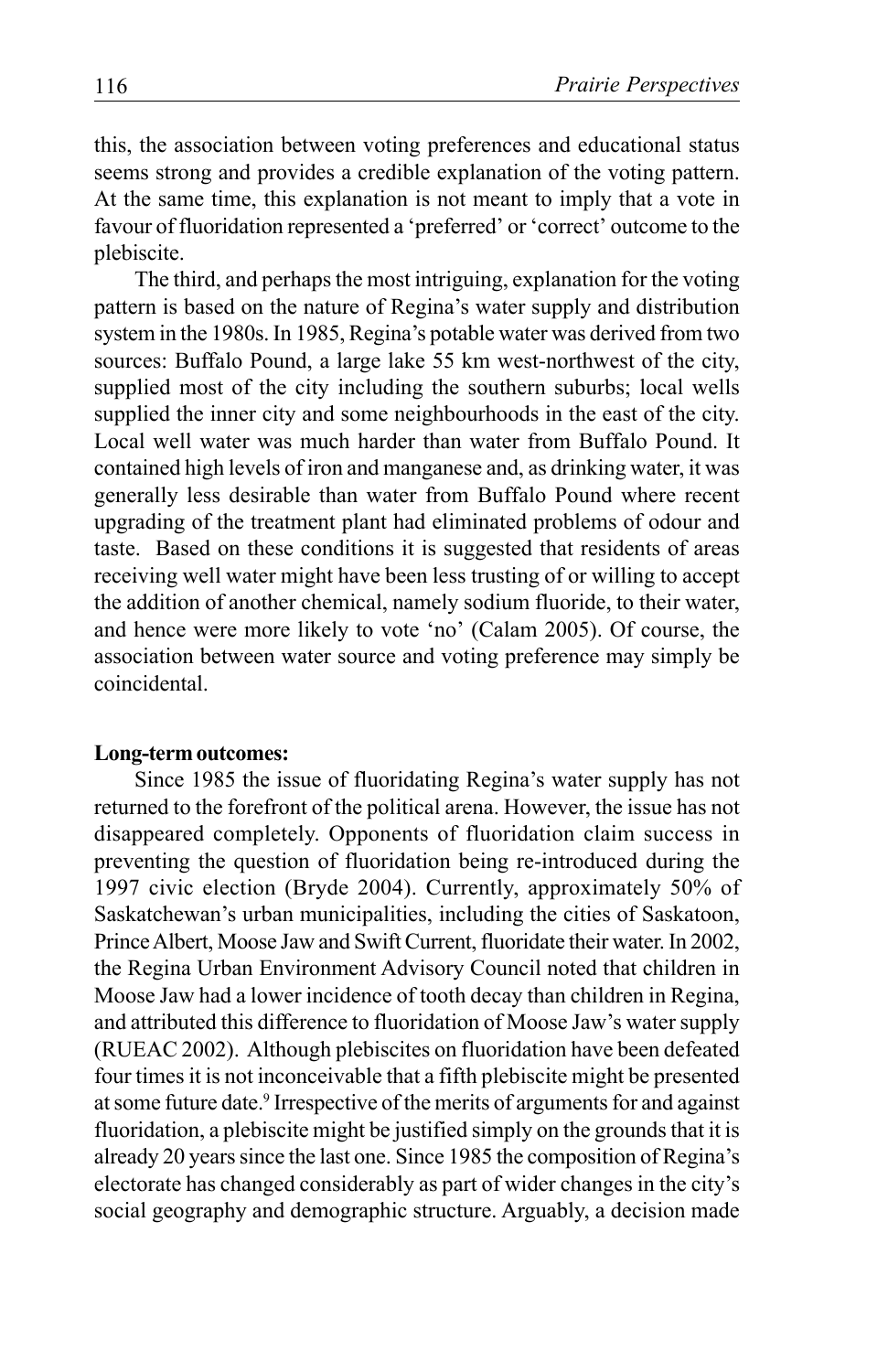in 1985 should not be binding on a substantially different population in 2005.

### **Beer Sales at Taylor Field**

Taylor Field is located in Regina's North Central neighbourhood on a two-block site approximately 0.5 kilometres northwest of the central business district. It is bounded on the south by extensive areas of open space that are used for parking during sporting events and by the mainline of the Canadian Pacific Railway (CPR). On its remaining sides the Field is surrounded by an area of predominantly low-income single-family dwellings most of which were built before 1930.

In 1985, Taylor Field, unlike the other stadiums in the CFL, was dry…or was at least 'officially' dry. Furtive drinking in the stands was *de rigueur* and unquestionably some fans arrived at games already more fortified to brave the elements than was generally deemed acceptable in a public place. Despite this, or perhaps in order to quell disruptive behaviour stemming from illicit drinking, a proposal to sell beer at Taylor Field was presented by City Council under the terms of the Liquor Licensing Act. Specifically, the Act required that a question be addressed to the electorate in the form of a proposed bylaw.

Approval of the bylaw was unlikely from the start. Early in the election campaign *The Leader Post* carried a feature article alerting readers to the negative aspects of alcohol consumption (*The Leader Post* 1985g). Similarly, the Saskatchewan Safety Council expressed concern over alcoholrelated accidents and advised citizens to vote against the proposal (*The Leader Post* 1985h). Even the Roughrider's management were divided on the proposal as they feared approval of the bylaw might alienate some season ticket-holders (*The Leader Post* 1985i). Then on the eve of the election *The Leader Post* expressed the view that the plebiscite had been "introduced to Regina City Council through the back-alley of secrecy – the council legislative committee" and "got its impetus, not from a crosssection of the community asking, but from the desire for an added revenue source" (*The Leader Post* 1985j). Set against this background it is hardly surprising that the proposal was rejected by a margin of three (60.3%) to two (39.7%).

Rejection of the proposal was not evenly expressed. Greatest opposition (79.3%) was registered in the 26 special polls, only one of which (Extendicare Parkside) voted in favour of the proposal. This feature of the plebiscite is somewhat curious insofar as the residents of retirement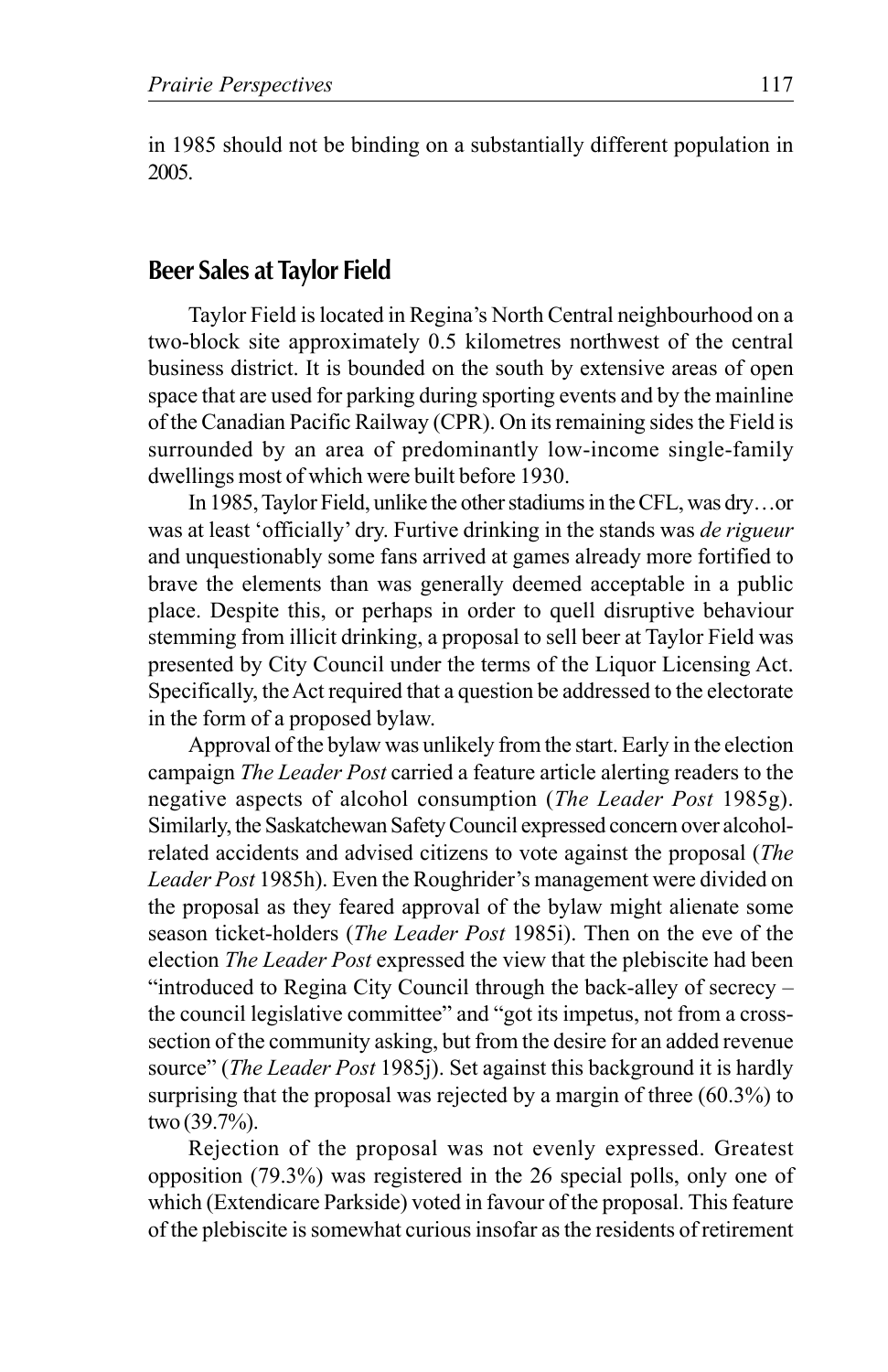

*Figure 4: Result of plebiscite on sale of beer at Taylor Field. (Source: City of Regina Archives)*

homes and care facilities would be relatively isolated from the any negative consequences stemming from the introduction of beer sales at Taylor Field. The proposal was also rejected by over two-thirds (67.2%) of persons voting in the advance poll. On Election Day itself the proposal was rejected by three out of five (59.7%) voters, and in 103 of the city's 113 electoral polls. Rather predictably, the 'no' vote was generally strongest in inner city polls close or adjacent to Taylor Field (Figure 4). Residents of these polls could expect to be more affected than residents of more distant polls by any anti-social behaviour stemming from the sale of alcohol at Taylor Field. Significantly, the few polls that voted 'yes' were located at great distance from Taylor Field in suburban areas in the northwest and southeast of the city.

Despite the apparent explanation of the voting pattern provided by distance from Taylor Field, an equally satisfactory explanation is provided by differences in household income. In 1985, median household income exhibited distinct zonation in which high income suburbs were contrasted with low-income inner city neighbourhoods (Figure 5). Comparison of Figures 4 and 5 shows that greatest support for beer sales tended to be in high-income neighbourhoods, whilst greatest opposition was frequently associated with low income areas. It is possible that the voting pattern also reflected the distribution of Roughrider season ticket holders. Here it is assumed that, because of their high cost, most season tickets would be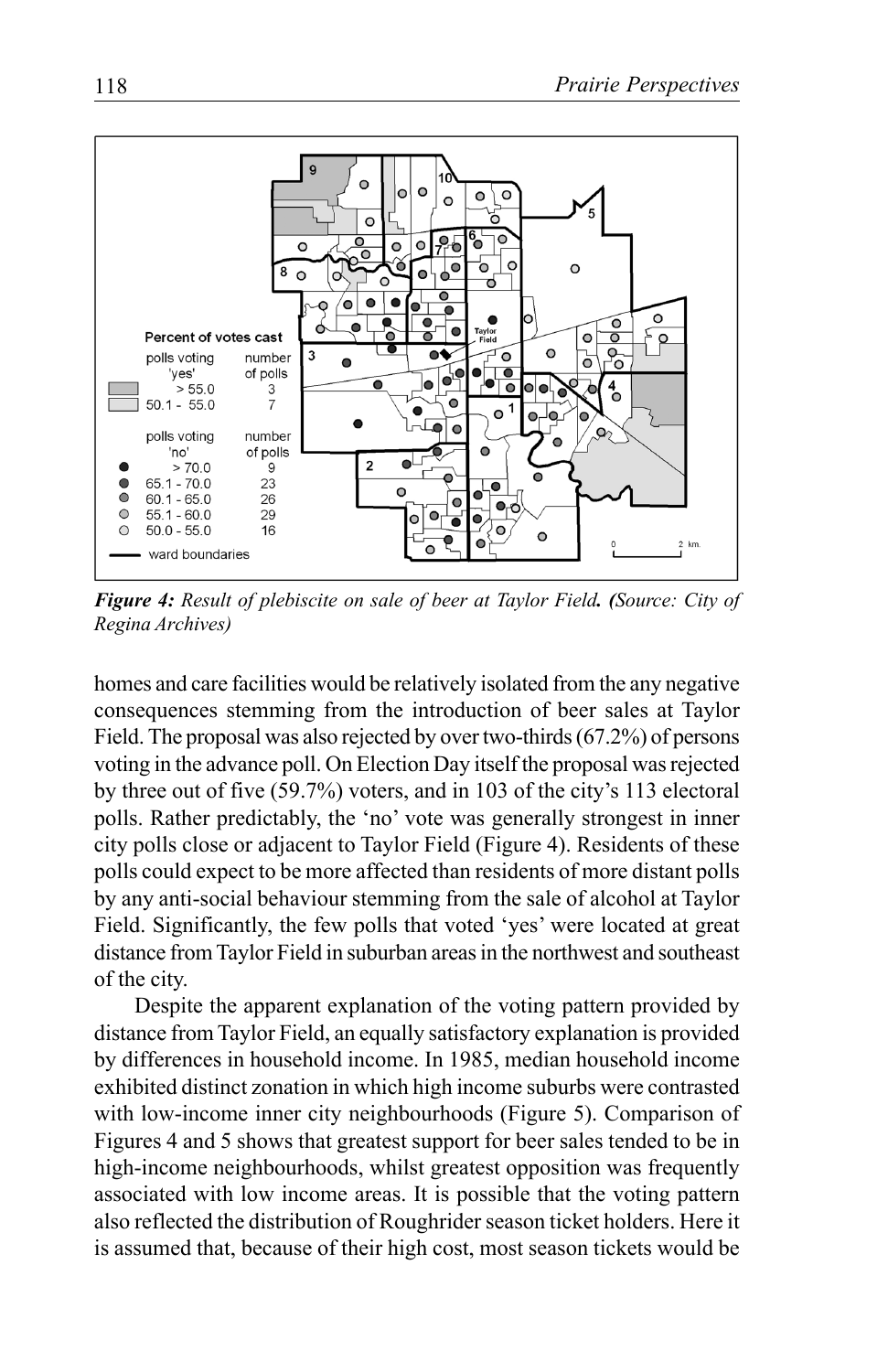

*Figure 5: Variation in median household income, 1985. (Source: Statistics Canada, 1988b)*

purchased by high-income suburban residents. However, in the absence of data showing the distribution of season ticket holders in 1985 and a retrospective survey to ascertain their then views with respect to alcohol sales, this conclusion must remain speculative.

### **Alcohol Sales at Exhibition Park**

Regina Exhibition Park is located on a 41.3 hectare site four blocks west of Taylor Field. Like Taylor Field its southern boundary is marked by the right-of-way of the CPR mainline. However, except for a three-block area immediately north of the Park, it is otherwise surrounded by nonresidential land uses. These include Pasqua Hospital to the northwest of the Park and the Royal United Services Institute Armouries to the northeast. Much of the rambling site is devoted to livestock and exhibition barns, and parking lots. In 1985, a trotting course and stadium (Queensbury Downs) and sports arena (Agridome) were located at the centre of the site.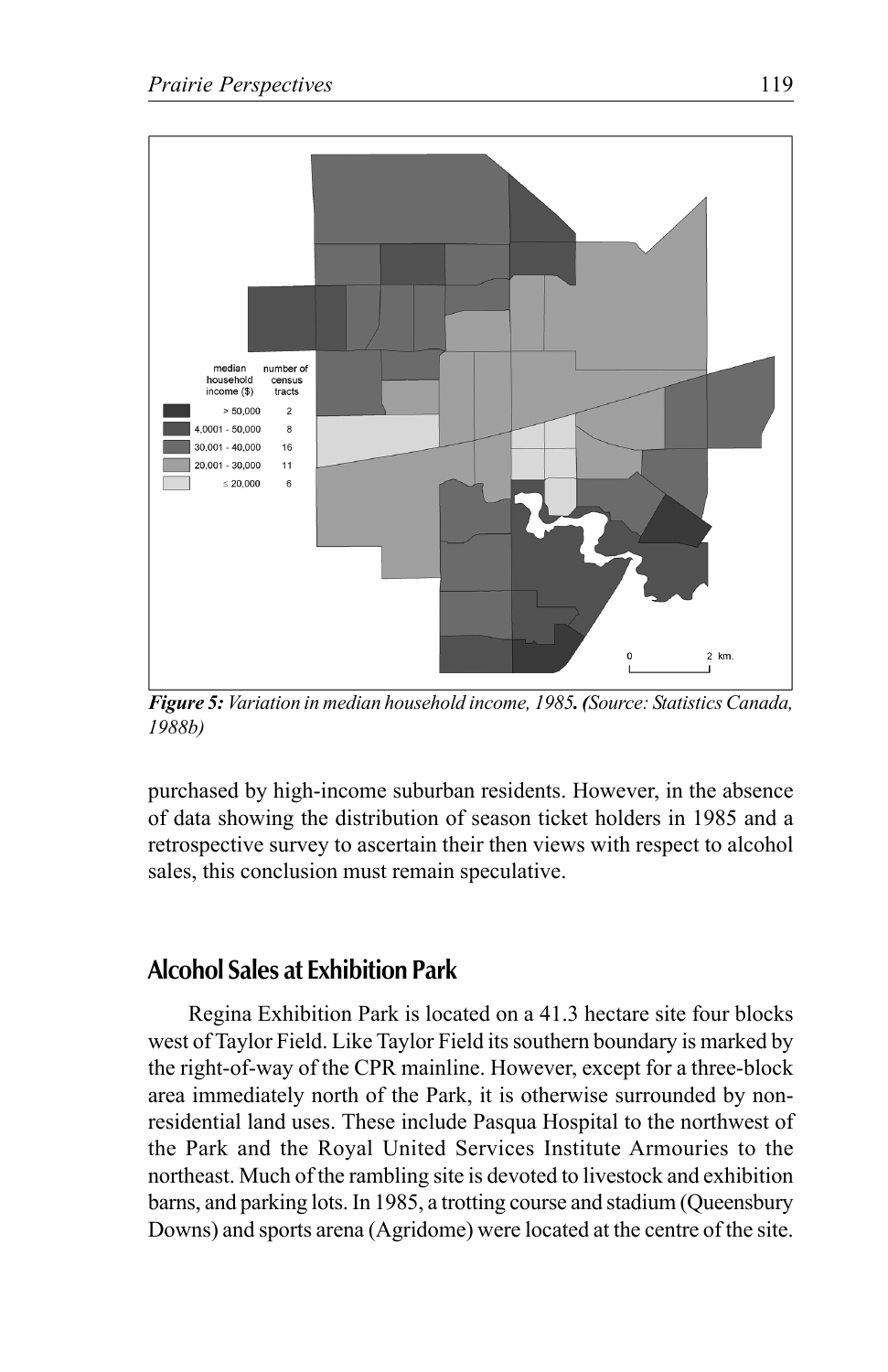In September 1985, a delegation from the Regina Exhibition Association approached City Council and requested that a question regarding the sale of low alcoholic beverages (beer, wine, cider) at the Park be included in the forthcoming election (Regina City Council 1985g). The delegation stressed that the primary intent of the proposal was to permit alcohol sales at horse racing events, but asked that legislation be written in such a manner that it would cover other sporting events (e.g., motor racing and rodeo) attended primarily by adults if and when the Association developed these. By their very nature these events would take place at Queensbury Downs. Events at the Agridome, including hockey, were not specifically mentioned in the proposal.

In contrast to the well publicised debate over beers sales at Taylor Field, the proposal to sell low alcoholic beverages at the Park was rarely mentioned in the printed media or at City Council during the lead up to the election (*The Leader Post* 1985k). Rather curiously, voter support for the proposal was not sought by the Association and, although it recognized that alcohol sales might help secure the position of horse racing at the Downs, it had little sense of the potential revenues such sales might generate. Yet despite the low-key introduction and apparently noncontroversial nature of the proposal it was firmly rejected at the polls. As with the fluoridation and Taylor Field plebiscites, greatest opposition (78.3%) was registered in the special polls all of which voted against the proposal (Table 1). Almost two-thirds (65.8%) of persons voting in the advance poll also rejected the proposal. On Election Day the proposal was rejected by three out of five (59.8%) voters, and in 104 of the 113 electoral polls. Opposition tended to be greatest in inner city polls adjacent to Exhibition Park and least in suburban areas especially those in the southeast of the city (Figure 6). On a poll-by-poll basis the voting pattern closely resembled that of the Taylor Field plebiscite ( $r<sub>s</sub> = 0.905$ ).

In explaining the voting pattern the same distance bias and social (income) status relationships are suggested as proposed for the Taylor Field plebiscite. However, in view of the untroubled manner in which the Exhibition Park proposal was introduced, it is possible that it became inseparable from or confused with the Taylor Field proposal in the minds of the electorate and was rejected simply for being 'guilty by association.' Taken together the outcome of the two plebiscites are surprising in at least one respect. Popular belief views suburban areas as bastions of conservative values where liberalization of laws pertaining to alcohol consumption might be least expected. In 1985, this was not the case in Regina.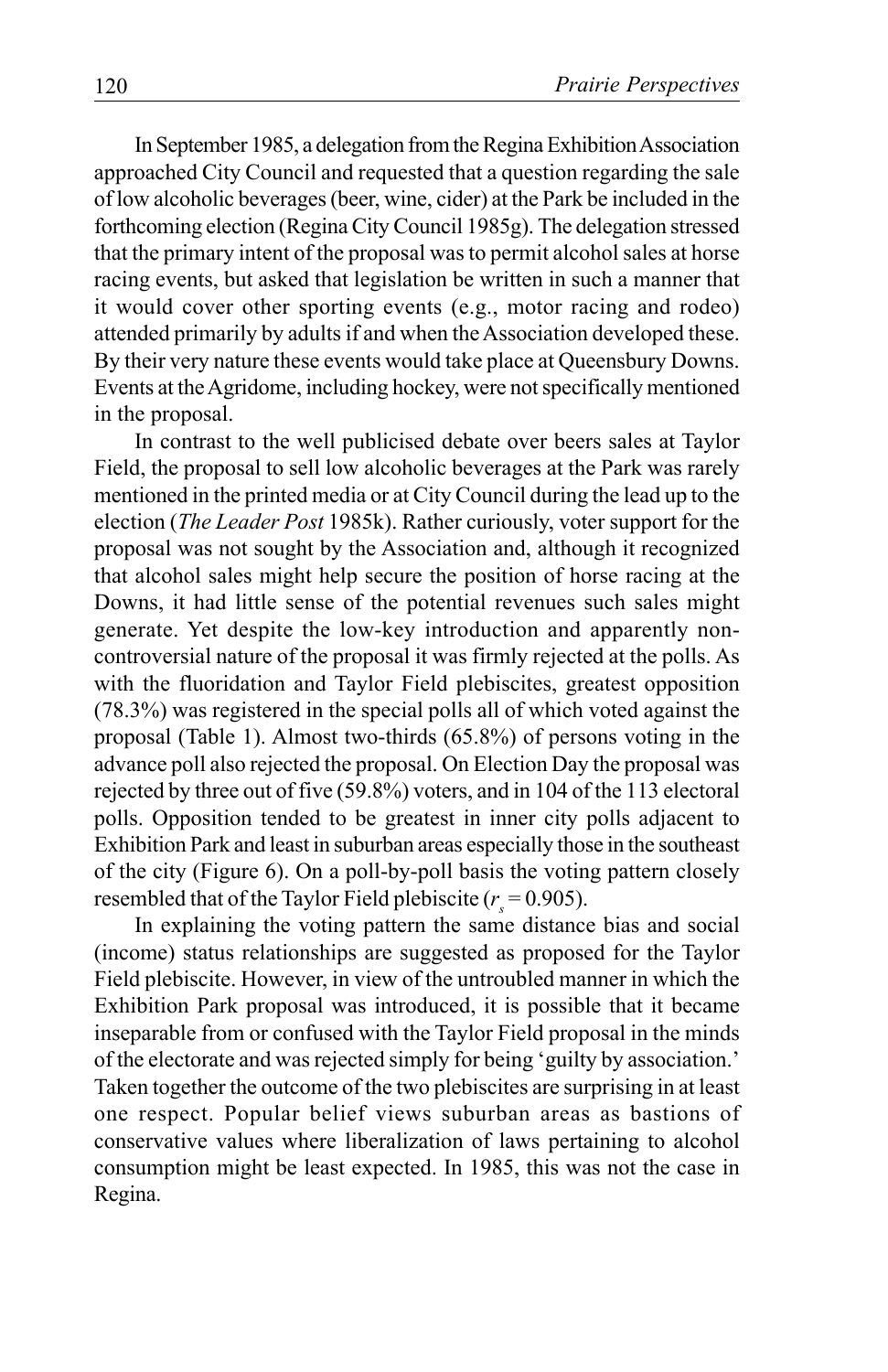

*Figure 6: Result of plebiscite on sale of alcoholic beverages at Exhibition Park. (Source: City of Regina Archives)*

#### **Long-term outcomes:**

In June 1988, the provincial government passed the Alcohol Control Act. The Act replaced the existing Liquor Licensing Act and provided new provisions under which alcohol could be sold at sports stadiums. Most importantly, it nullified the results of the plebiscites on sales of alcohol at Taylor Field and Exhibition Park and provided the City with powers to enact bylaws pertaining to the sale of alcohol at sports stadiums without first submitting such bylaws to the electors. In 1989, upon the request of The Regina Exhibition Association, City Council passed Bylaw 8852 to allow the sale of beer and wine at all events held in the Agridome (Regina City Council 1989a, 1989b).

Successful implementation and operation of Bylaw 8852 paved way for the introduction of alcohol sales at Taylor Field. Under the terms of the Act, City Council passed Bylaws 9361 and 9482 in 1992 and 1993 Regina (City Council 1992, 1993). These permitted the progressive introduction of light beer sales at Taylor Field for games and special events involving the Roughriders. Passage of the Bylaws brought Taylor Field into line with other stadiums in the CFL where beers sales were allowed. Arguably, in passing the Bylaws the City acted in the interest of the general (tax paying) public. Beer sales were expected to improve the profitability of the Roughriders and thereby increase the prospect of a financial return to the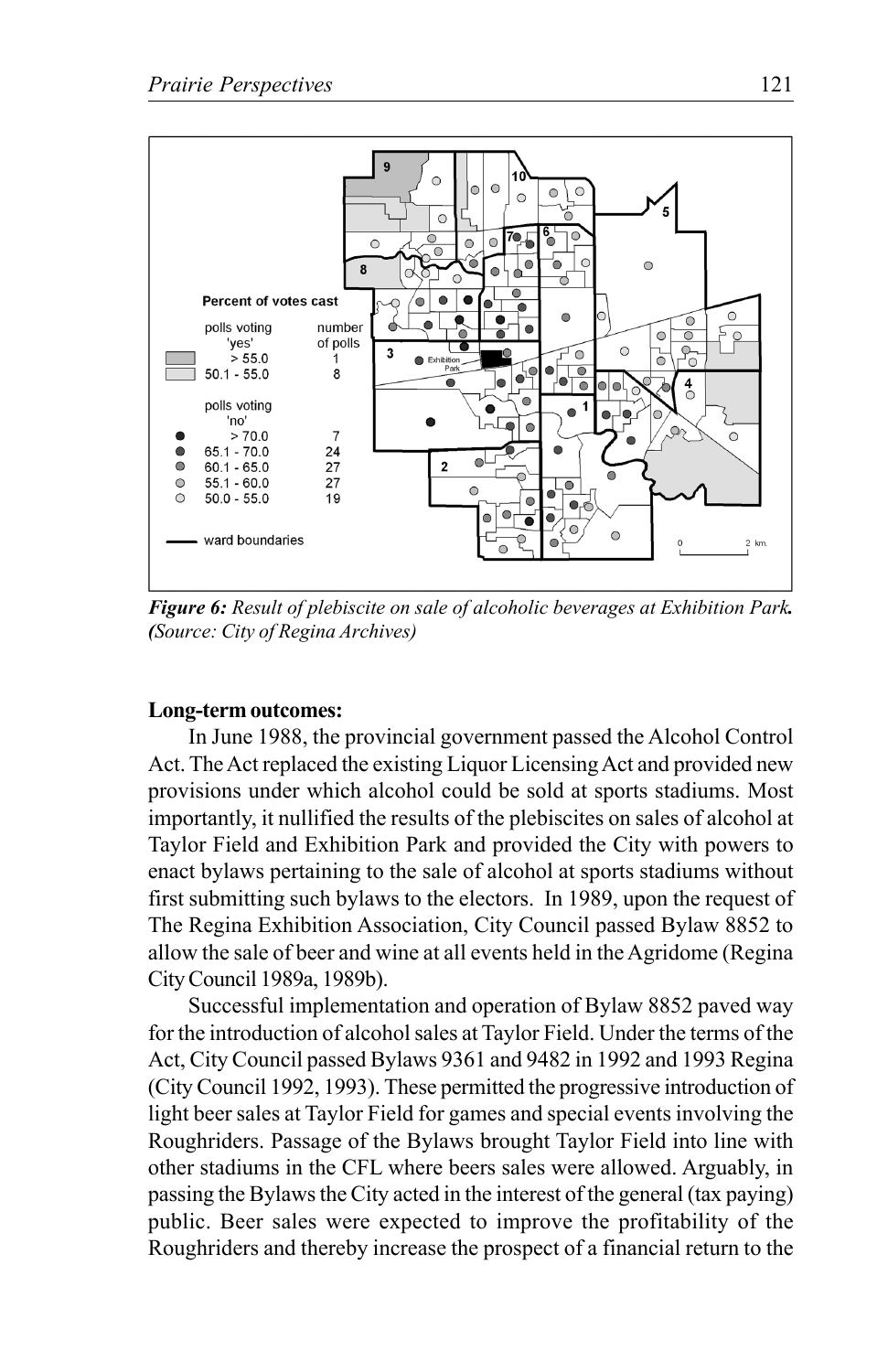City under the terms of the Club's lease agreement. Also, beer sales fitted with the City's strategy to expand and improve its hospitality service industry in anticipation of Regina (Taylor Field) hosting the Grey Cup in 1995.10

So the question remains: were the fears of those who advised against the introduction of alcohol sales justified? More specifically, did the introduction of beer sales at Taylor Field result in negative impacts on the local neighbourhood? Such evidence as exists suggests that it did not. In its 1993 report to City Council recommending passage of Bylaw 9482, the Executive Committee (of Council) noted that "Experience at Taylor Field during the 1992 season showed no negative impacts from the issuance of the licence….Your Administration is not aware of any concerns in respect to areas of jurisdiction by the City" (Regina City Council 1993). Since 1993, Taylor Field has hosted two Grey Cups and over 100 football games and special events. Cognizant of its civic responsibility, the Roughrider Club has engaged with Saskatchewan Liquor and Gaming Authority, Saskatchewan Government Insurance, City Council and others to ensure that any potential for adverse effects from the sale of beer are minimized, and hopefully eliminated completely. Initiatives have included provision of increased security at games, termination of beers sales after third– quarter intermissions, operation of designated driver programs and shuttle bus services, and development of an outreach program to elementary and secondary schools stressing the benefits of healthy lifestyles. These initiatives appear to have been successful. In the view of one veteran city councillor the substance of the 1993 Executive Committee report probably still holds true, and adds "I served 10 years on the Board of Police and during that time we had no reports of concern that I recall" (Badham 2005). Instead, neighbourhood concerns have focused on the slow clean up of litter in the neighbourhood following the 2003 Grey Cup game and vandalism of and theft from vehicles of fans attending games at Taylor Field (Dundas 2005).

Sadly, beer sales failed to save horse racing at Queensbury Downs. The last race was run in the fall of 2002. Whilst sales at Agridome and Taylor Field are now routine at most events, few in attendance seem to know, or care, whether the beer is made from fluoridated water. It very likely is. In March 2002, Regina's Molson brewery closed. Most beer now consumed at Agridome and Taylor Field must be shipped from Edmonton or Saskatoon where the breweries use municipally supplied fluoridated water.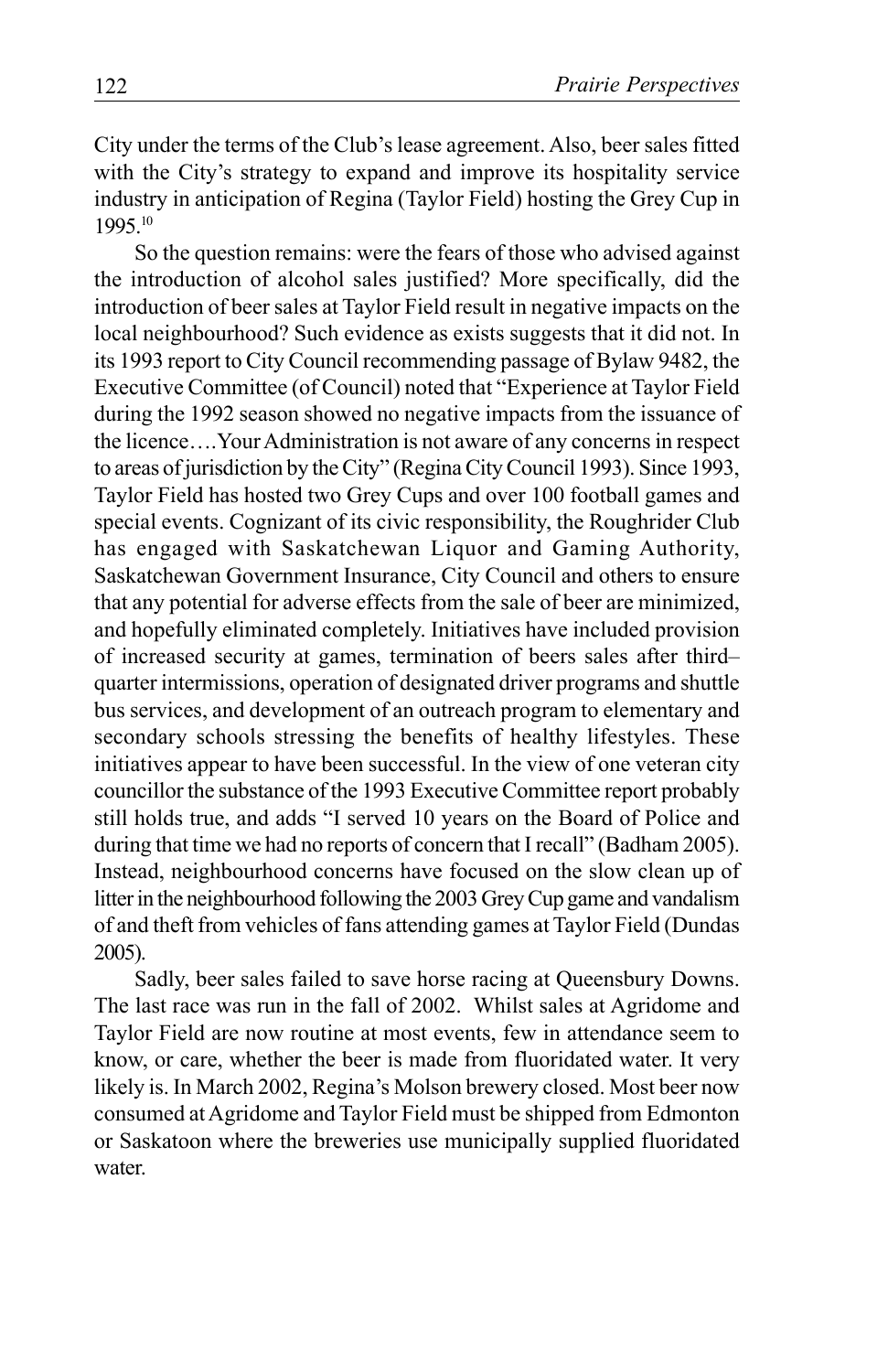### **Conclusion**

The preceding discussion has focused on the context and outcome of three plebiscites conducted as part of Regina's 1985 civic election. Each plebiscite was convincingly if not overwhelmingly rejected. Typically, opposition to the proposals reflected long-standing social status divisions or distance bias effects both of which contrasted inner city with suburban areas, and northern with southern suburbs. In addition, greatest opposition was expressed in special polls most of which were conducted in retirement homes and extended care facilities. Although special polls did not determine the overall outcome of the plebiscites, they might easily have done so had the Election Day polls been more evenly contested. This is no small point. In 1985, special polls accounted for 2.6% of voter turnout. By the 2003 election this share had increased to 3.3%. Over the next few decades societal aging is likely to result in both absolute and relative increases in the size of Regina's elderly population. The population living in care facilities is also likely to increase. Consequently, astute politicians and advocacy groups in future elections may benefit considerably by appealing to or fostering the support of these constituencies.

In 1988, the City again included three plebiscites as part of the civic election. However, since then plebiscites have not been used as an instrument for measuring public opinion. Their absence does not reflect a lack of unique or sensitive issues in civic affairs in recent years. Instead, it more likely reflects increases in the powers of City Council to determine policies without recourse to direct public consultation. Such was the case in the passing of Bylaws 8852, 9361 and 9482 to permit alcohol sales at Agridome and Taylor Field. It also reflects the power of City Council to resist public pressure. For example, in 1995 City Council declined to hold a plebiscite to assess public support for the opening of Casino Regina in Union Station, and this despite the Station being designated a Heritage Railway Station by Parks Canada in 1991. Had City Council conducted a plebiscite it might easily have been lost as was the case when casino plebiscites were held in Saskatoon in 1995 and 2003. Finally, perhaps the absence of plebiscites simply reflects the reluctance of electors to join or form advocacy groups and engage in the political process.

### **Acknowledgements**

The author wishes to thank Carey Isaak, Archivist City of Regina, for assistance in locating electoral records, and Lorena Patino and Kim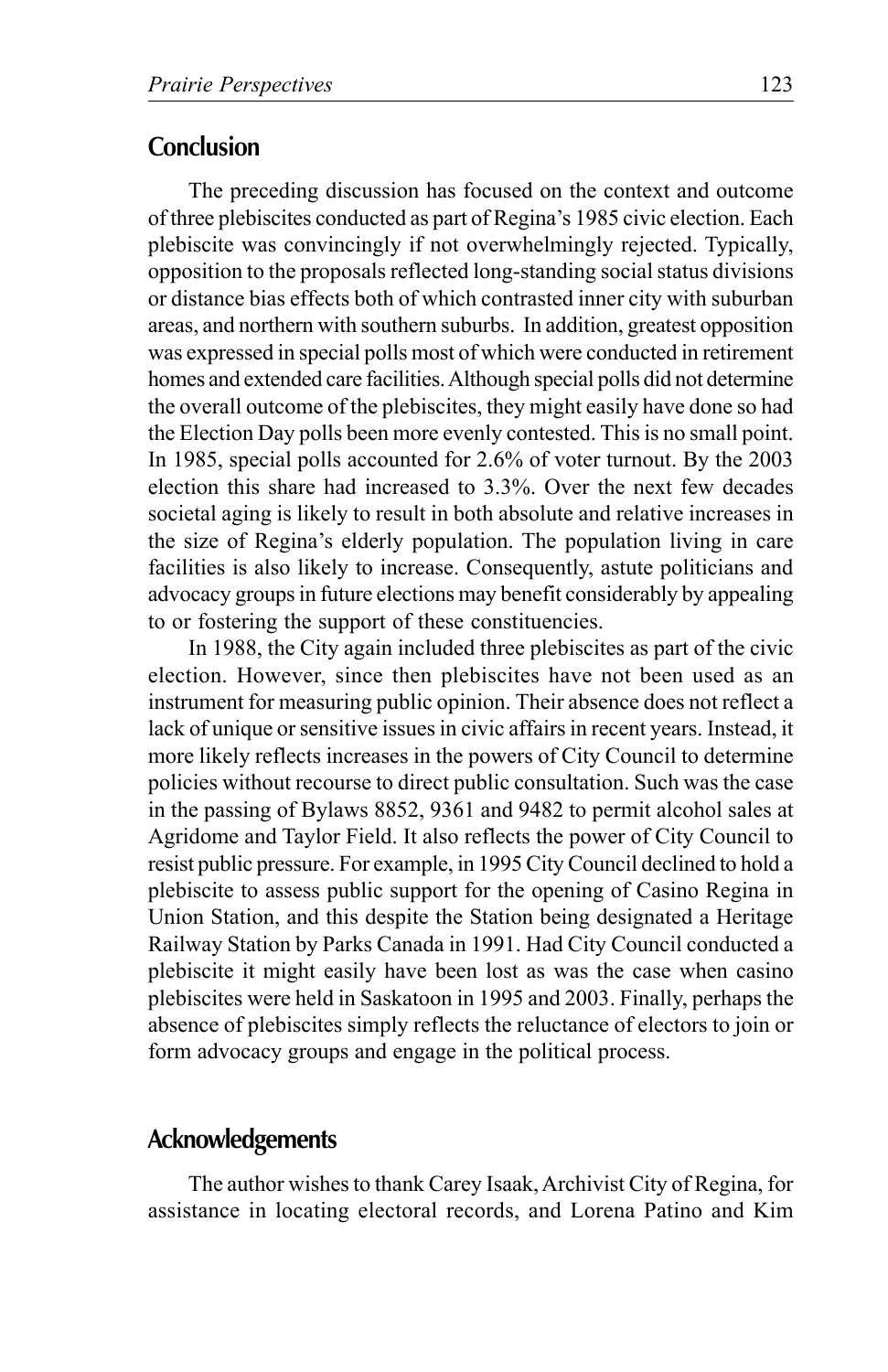Turchenek of the University of Regina for assistance in preparing the maps.

# **Notes**

- <sup>1</sup> The Act stipulated that for acceptance a petition must be signed by more than 5% of the electorate. This set the required number of signatures at 5,555 (i.e., 5% of 111,091 electors). The original petition contained 6,875 signatures. After scrutiny by the City Clerk's office this total was revised to 6,875, an amount well in excess of that required.
- 2 Immediately after the election City Council rejected a motion by Alderman W.J McKeown calling for the City to provide assistance to the Regina Pure Water Committee to help meet its financial obligations.
- <sup>3</sup> The RCFF's archival record includes its correspondence with City Council, extensive notes on its campaign strategy, a statement of expenditures, plus various clippings from *The Leader Post* and some of the information circulated by the PWAC.
- <sup>4</sup> In 1993, the Museum was renamed the Royal Saskatchewan Museum.
- 5 Baker entered the campaign late and with a largely unrealistic platform including a proposal to have the provincial government declare Taylor Field a heritage project that would require building a dome over the playing area and greatly increasing its capacity to 50,000 spectators. To date, none of these proposals has been undertaken.
- <sup>6</sup> Child dependency is measured as the number of children aged 0-14 divided by the population aged 15-64, times 100. Avery similar result is produced if dependency is based on children aged 0-4.
- 7 The external boundaries of Regina as defined by the City in 1985 and the census in 1986 differ slightly but both boundaries encompass virtually identical populations.
- <sup>8</sup> Educational status is defined as the proportion of the population 15 years and over with at least some university level education.
- <sup>9</sup> A precedence exists. Between 1957-1971, Calgarians rejected fluoridation four times, but then approved it in 1989 and voted to retain it in 1998.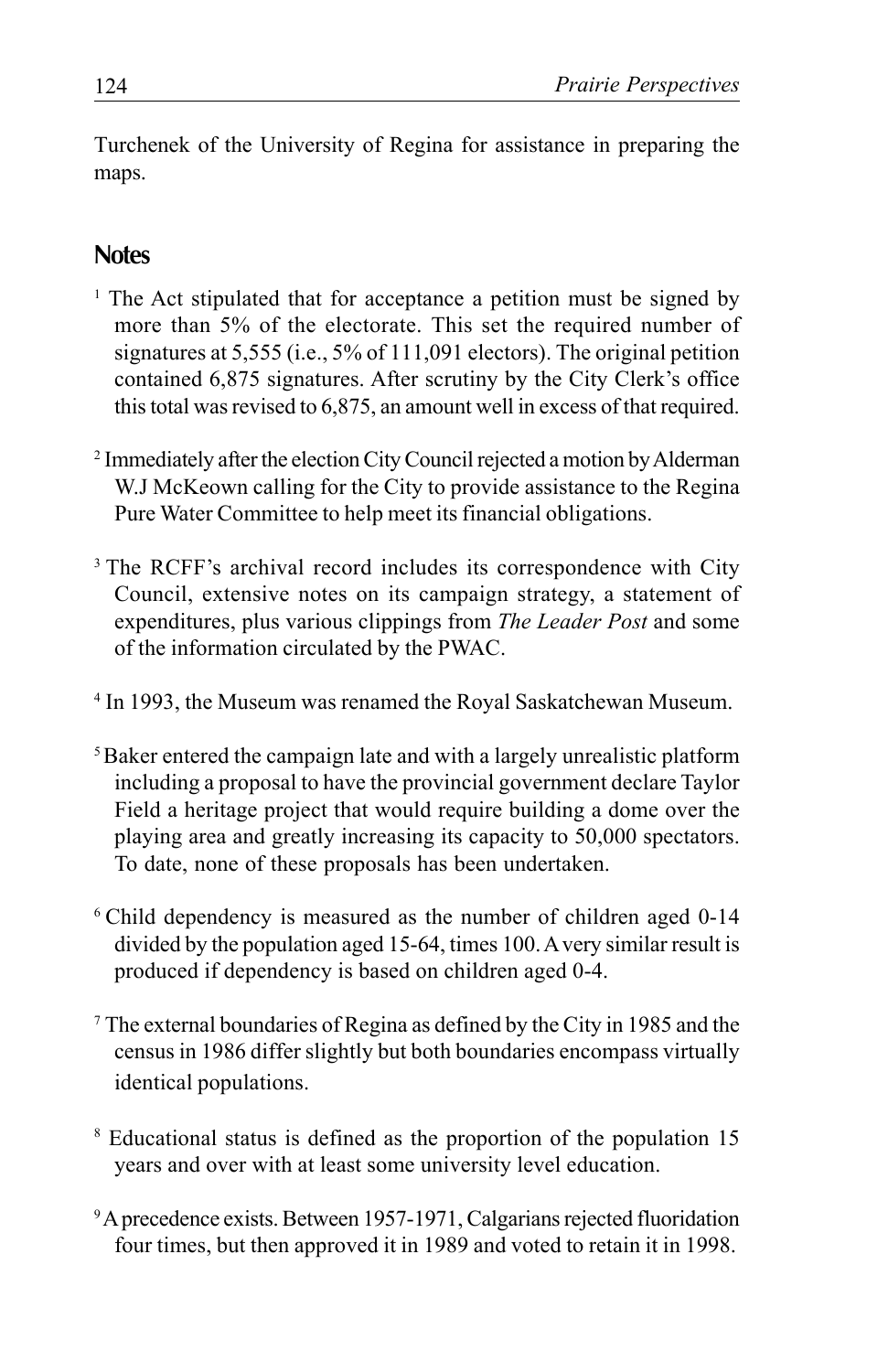<sup>10</sup> The Grey Cup is the oldest and most coveted trophy in Canadian professional sport. Each year the leading CFL teams in eastern and western Canada compete for the Cup at a host venue selected from cities with CFL teams.

### **References**

- BADHAM, M. 2005 personal communication, City of Regina Councillor and former member Board of Police Commissioners, April 18
- BRENNAN, J.W. 1989 *The History of Canadian Cities: Regina, an Illustrated History* Toronto, James Lorimer
- BRYDE, J. 2004 personal communication, former president Pure Water Association of Canada (Regina), December 5
- CALAM, D. 2004 personnel communication, Director, Engineering and Works, City of Regina, December 14
- DE VLIEGER, D. 1980 *The Ward System as a Basis for School Board Elections: A Feasibility Study* Regina, Saskatchewan Department of Education
- DUNDAS, B. 2005 personnel communication, Community Co-ordinator, North Central Community Association, April 27
- GRAHAM, J.R. and MORIN, P-J. 1999 'Highlights in North American litigation during the twentieth century on artificial fluoridation of public water supplies' *Journal of Land Use and Environmental Law* 14(2), 195-248
- GROVES, B.A. 2001 *Fluoride: Drinking Ourselves to Death*. Dublin: Newleaf
- HEALTH CANADA 2002 'Fluorides and human health' <*http://www.hc-sc.gc.ca/english/iyh/environment/fluorides.html*> (last accessed March 21, 2005)
- MILLERSHIP, K.J. 2001 'Why I'm suing Canada over public water fluoridation' <*http://fluoride.kamloops.com/*> (last accessed April 18, 2005)
- NELSON, D. 2004 personnel communication, former president Regina Citizens for Fluoridation, December 5
- REGINA CITY COUNCIL 1985a 'City Clerk re: Petition Bylaw Requiring Fluoridation in Regina' 13 May, F821
- REGINA CITY COUNCIL 1985b 'Pure Water Association of Canada re: fluoridation' 13 May, F782
- REGINA CITY COUNCIL 1985c 'Regina Council of Women re: fluoridation of Regina water supply' 6 August, SW1231
- REGINA CITY COUNCIL 1985d 'Pure Water Association of Canada re: fluoridation of Regina water supply' 6 August, SW1232
- REGINA CITY COUNCIL 1985e 'Board of Health and Social Planning re: bylaw requiring fluoridation in Regina' 6 August, SW1234
- REGINA CITY COUNCIL 1985f 'Pure Water Association of Canada re: grant to inform the public on fluoridation' 3 September, SW1385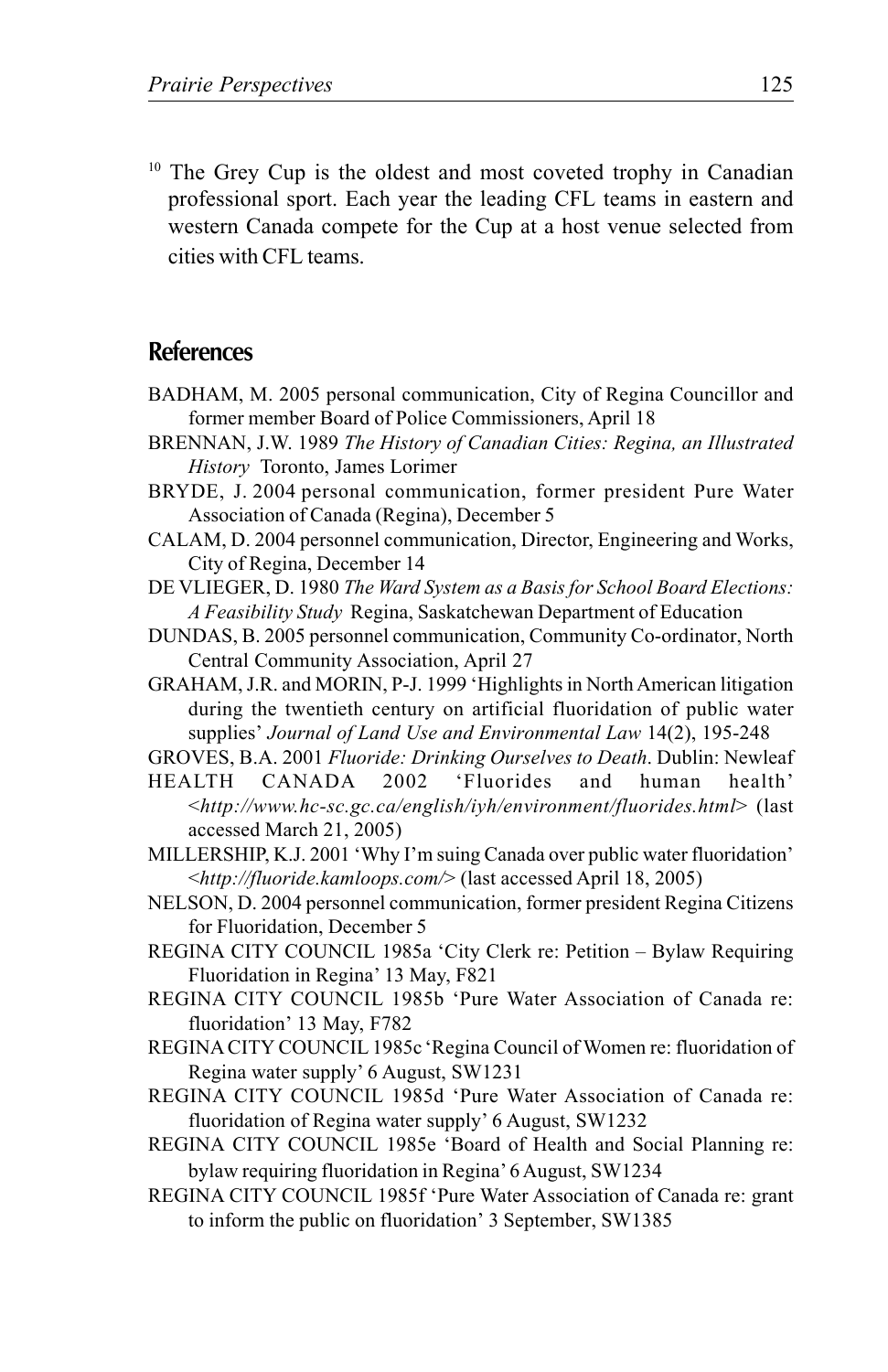- REGINA CITY COUNCIL 1985g 'Regina Exhibition Association Ltd. re: sale of low alcoholic beverages – Exhibition Park' 9 September, LIQ1469
- REGINA CITY COUNCIL 1989 'City manager's report' 8 May, CM-32
- REGINA CITY COUNCIL 1992 'Executive Committee re: beers sales Taylor Field' 4 May, CR166-92
- REGINA CITY COUNCIL 1993 'Executive Committee re: beers sales Taylor Field' 22 March, CR97-93
- THE LEADER POST 1985a 'Fluoridation: it's time for Regina to settle the issue' 18 October, A6
- THE LEADER POST1985b 'Controversial American bio-chemist urges Reginans to fight fluoridation' 10 October, A3
- THE LEADER POST 1985c 'Turn on to fluoride: nature thought of it first' 20 September, A4
- THE LEADER POST 1985d 'World-wide fluoridation scorecard' 18 October, A15
- THE LEADER POST1985e 'Bring back Baker as mayor' 12 October, A4
- THE LEADER POST 1985f 'Fluoridation defeated for fourth time' 24 October, A9
- THE LEADER POST1985g 'Alcohol:for some, a drop is too much' 3 October, D1
- THE LEADER POST 1985h 'Safety Council wants alcohol voted down' 8 October, A10
- THE LEADER POST 1985i 'Rider management divided over beer sales' 19 October, A14
- THE LEADER POST 1985j 'Sorry, we can't drink to that' 22 October, A6
- THE LEADER POST 1985k 'Liquor a low-key issue' 17 October, A5
- RUEAC 2002 *State of the Environment Report 2000* at <*http://www.regina.ca/ content/info\_services/environmental/index.shtml>* (last accessed March 21, 2005)
- SANCTON, A. 2000 'The municipal role in the governance of Canadian cities' in: T. Bunting and P. Filion (eds.) *Canadian Cities in Transition*: *the Twentyfirst Century* Toronto, Oxford University Press, pp. 425-442
- SASKHEALTH 2003 'Community water fluoridation' at <*http:// www.health.gov.sk.ca /rr\_comm\_water\_fluor.html*> (last accessed March 21, 2005)
- SASKATCHEWAN ARCHIVES BOARD no date *file R-958.1*
- STATISTICS CANADA 1988a *Census Tracts, Regina: Part 1* 1986 Census of Canada, Catalogue 95-143. Ottawa, Ministry of Supply and Services
- STATISTICS CANADA 1988b *Census Tracts, Regina: Part 2* 1986 Census of Canada, Catalogue 95-144. Ottawa, Ministry of Supply and Services